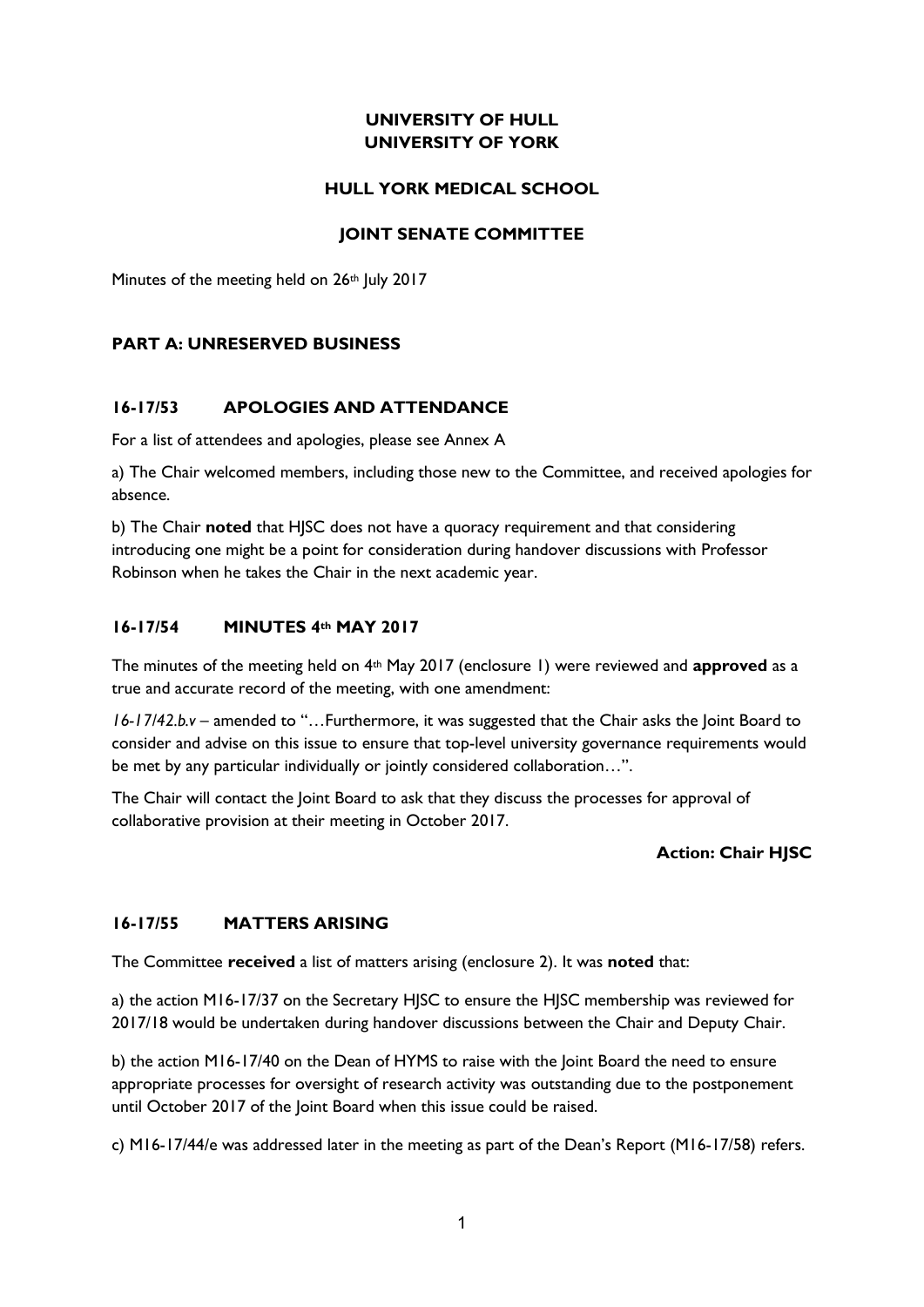d) regarding M16-17/47, the Chair had reviewed the very brief feedback the School had received from the GMC on the Medical School's Annual Return with no substance or concerns to report.

## **16-17/56 TO RECEIVE FOR INFORMATION A LIST OF CHAIR'S ACTIONS SINCE THE PREVIOUS MEETING**

The Committee **received** a list of Chair's Actions approvals (enclosure 3) since the last meeting:

a) It was **noted** that the Chair had **approved** amendments requested by HJSC at its meeting 5<sup>th</sup> May 2017 to revise the *Code of Practice on Academic and Fitness to Practise Appeals*.

b) The Committee also **discussed** the Teaching Excellence Framework (TEF) and **noted** that HYMS was not included in this exercise as an institution in its own right, as the assumption in both Universities was that it was included in their own submissions due to its lack of separate legal and degree-awarding status. The Committee made a number of observations with regard to this assumption, **noting** that:

i. it appeared most appropriate at the present time that HYMS was included as a constituent department in each Universities' separate submissions, but that the Committee was not clear as to the extent to which either York or Hull had incorporated HYMS data into their respective institutional submissions;

ii. the Chief Operating Officer (COO) had discussed the TEF with his counterpart at Brighton and Sussex Medical School and as a joint initiative they were in a similar position to HYMS and not included as a separate institution in the TEF assessment;

iii. the consultation on 'TEF Year 3' has been released by the Department of Education to pilot subject-level metrics and assessment, which would include the medicine and dentistry subject group. Further, that the role of HYMS in subject-level TEF assessments would be important for the Universities meaning it was important to ensure the contribution of HYMS data was clear to both Hull and York;

iv. any future link between fee increases and the TEF that mean Hull and York set different tuition fees could be problematic for HYMS and would need careful discussion and planning.

The Chair and Deputy Chair agreed to keep each other informed as to their respective Universities' decisions of whether or not to participate in the subject-level TEF pilots.

### **Action: Chair and Deputy Chair**

### **16-17/57 TO CONSIDER MATTERS RAISED BY STUDENT REPRESENTATIVES**

The President of the GSA informed the Committee that the GSA had held its elections with a record turnout and that the new president who would attend future GSA meetings will be Charlotte Chamberlain. The VP Wellbeing and Community will be Fatma Layas.

There were no other contributions from the student representatives.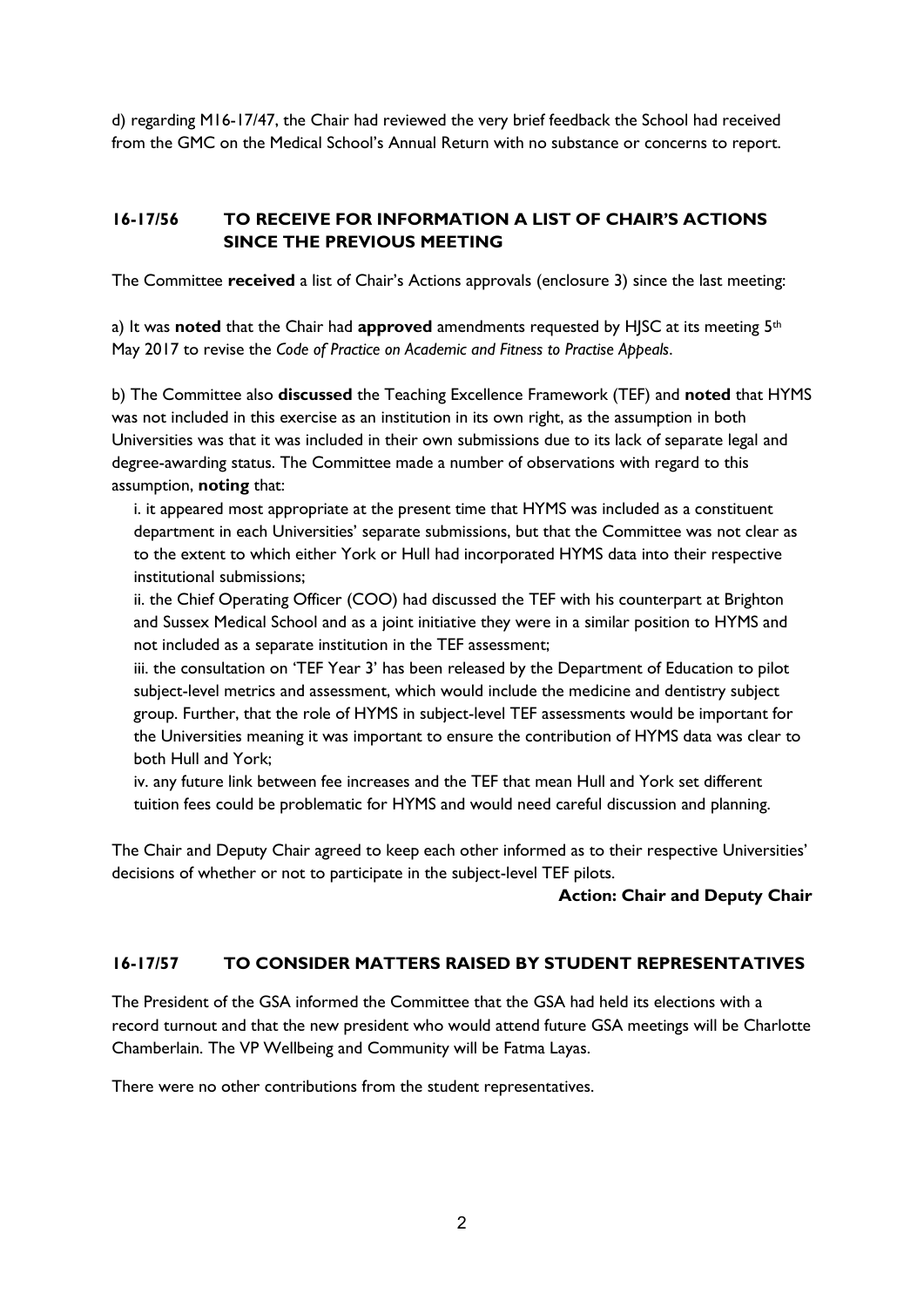### **16-17/58 TO RECEIVE A WRITTEN REPORT FROM THE DEAN**

a) The Dean introduced her report (enclosure 4), commenting that her first six months in post had been busy and that with a number of key short-term priorities the level of activity would continue apace. The Dean drew the Committee's attention to:

- i. Recent teaching appointments, principally to Hull linked to reorganisation of research centres and due to a review of Biomedical appointments at York which with its conclusion will enable further posts to be recruited there;
- ii. Role changes, appointments and vacancies in professional services staff;
- iii. The ongoing branding review though this is not yet at a stage where the Committee could review new marketing materials, to be centred on the new branding hook: 'a different kind of medical school';
- iv. The move to the Allam Building which has begun with staff in new offices as final work to complete the building is undertaken for the new academic year when students would begin using the space, which had been designed from the perspective of the student user;
- v. Ongoing activities to resolve long-standing issues with the video links for teaching between Hull and York and to work over the next 12-18 months to modernise assessment systems;
- vi. The initial positive outcome of the change to campus allocation policy for MBBS applicants, with a balanced distribution of confirmed offers at York and Hull, in part as the small number of international students preferred York;
- vii. Recruitment for the new admissions cycle which has begun well with very successful open days at York and Hull;
- viii. The School's review of its widening participation strategy to explore how a small team can make maximum impact in this area of HYMS' work;
- ix. Programme delivery which was going smoothly and particularly to the postgraduate Clinical Anatomy and Health Professions Education programmes where some changes will be proposed;
- x. Preparations for the Government's confirmed bidding process for medical training place expansion which are underway and that it is hoped that the announcement from government will be made soon following delays as a result of the general election. HYMS already has an extra 15 home places confirmed for 2018/19 and is exploring ways to maximise on the lifting of the cap on international student numbers.

b) During the discussion it was **noted** that:

- i. With regard to the teaching video links little additional testing has recently taken place and that the COO will ask both Universities' AV teams to view resolution of the issues as a priority due to the critical impact on teaching. Further, that if appropriate action was not forthcoming that the Chair and Deputy Chair would assist to help ensure the School's case is understood and a lasting solution implemented.
- ii. One of the key changes to professional services staff was the resignation of the Student Recruitment and Admissions Coordinator at a critical time for admissions, but that firm contingencies were in place, supported by Student Recruitment and Admissions at York.
- iii. With regard to the removal of the cap on international numbers there was a need for strategic decisions on fees setting to ensure HYMS sets an appropriately attractive international student fee. This observation led to some discussion about the process for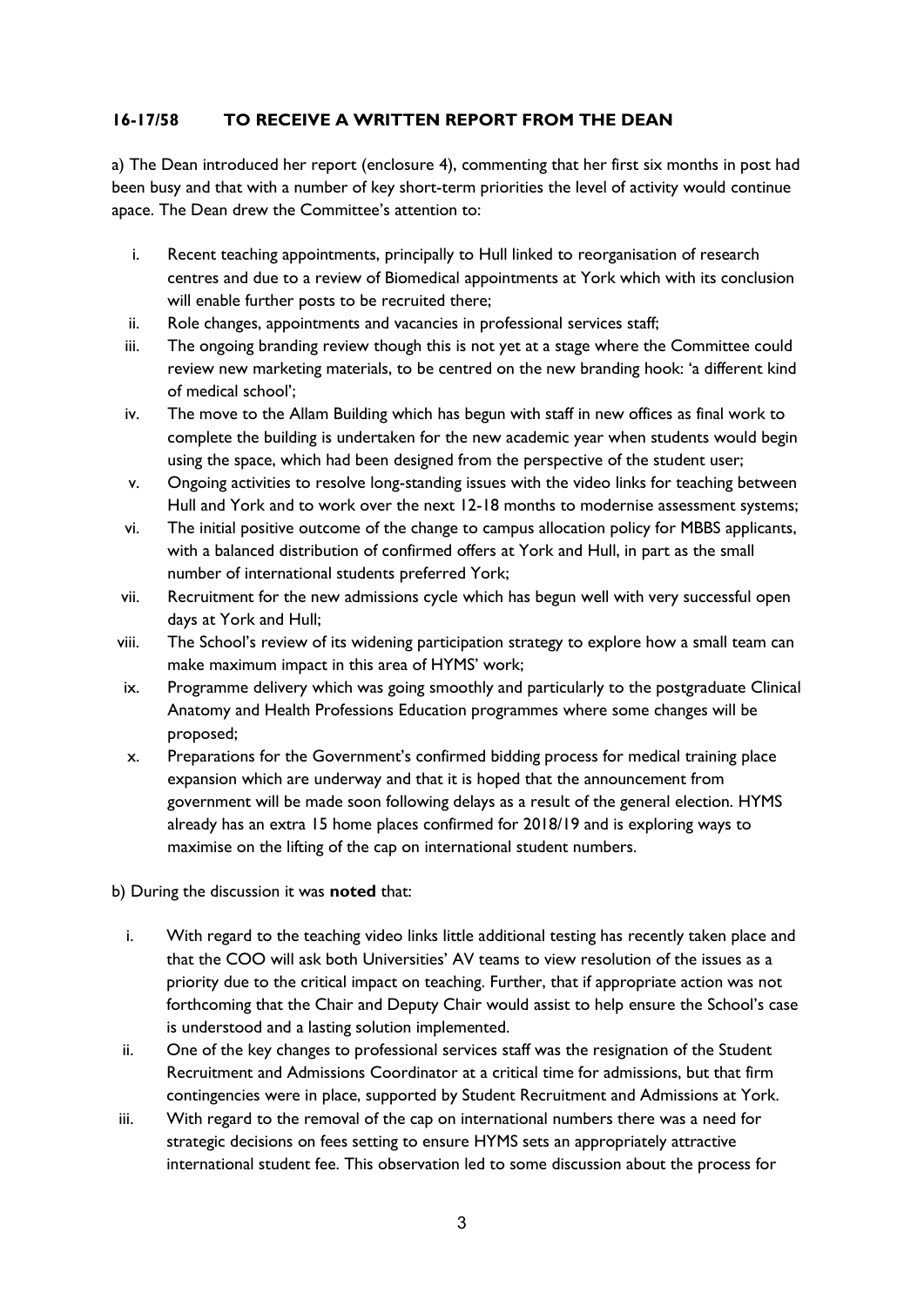confirming fees for HYMS programmes and it was confirmed that the processes are in place to ensure suitable high-level sign-off, but that specific to the MBBS the Planning Officers were also liaising closely to organise a joint meeting to agree international fees.

- iv. New research directors would be appointed to work at each University and that recent research income obtained was considerable.
- v. The impact of change to the campus allocation policy would be carefully monitored and evaluated at the completion of the current cycle and early into the 2017/18 cycle. The Dean offered to report to HJSC on the evaluation of a review of the policy at its next meeting.

### **Action: Dean**

- vi. The core branding message has the potential to appear reactive not proactive, but that there would be additional key messages to encourage a positive take on how and why HYMS is 'a different kind of medical school'.
- vii. Expansion plans would involve a wide-range of stakeholders and opportunities for the Universities to engage jointly with NHS partners. The Dean **reported** that she had met with all the partner NHS Trust Chief Executives, one of York's MPs with a meeting with the other MP arranged, met both University Chancellors and that she would also be meeting with the new Hull VC as well as York's VC about supporting a strong message on the value of HYMS expansion. Further it was **noted** that it was not clear where the Steering Group making preparations for expansion formally reported to, though the Dean explained that the Joint Board in October would focus discussions on expansion plans and that the Planning Officers and Deputy Vice-chancellors were fully involved.
- viii. It would be useful to update the Academic Quality Officers on the potential modifications proposed for the MSc Clinical Anatomy and the MSc in Health Professions Education to ensure that these programme changes could be appropriately considered and approved.

**Action: Chair BoS**

# **16-17/59 TO DISCUSS A PAPER UPDATING THE COMMITTEE ON THE DEVELOPING RELATIONSHIP WITH THE UNIVERSITY OF KURDISTAN HEWLER**

The Dean introduced a paper providing the Committee with an update on the developing relationship with the University of Kurdistan Hewler (UKH) Medical School (enclosure 5).

a) The Dean **reported** that four students from UKH had begun the Diploma in Higher Education (Medical Sciences) in 2016 and that one had progressed, two were awaiting the outcome of resit assessments and one had withdrawn. There had been 18 applicants for places starting in 2017 and six offers had been made, with the students awaiting the outcome of their visa applications.

b) It was **noted** that progress to develop the partnership had been slower than anticipated, but that the School was mindful to take a cautious approach to ensure all factors were considered and risks mitigated. The speed of development was also related to the need for UKH to appoint faculty and professional staff members that would support the initiative. The Deans of both Schools have recently discussed the relationship and ways to continue to work towards HYMS supporting UKH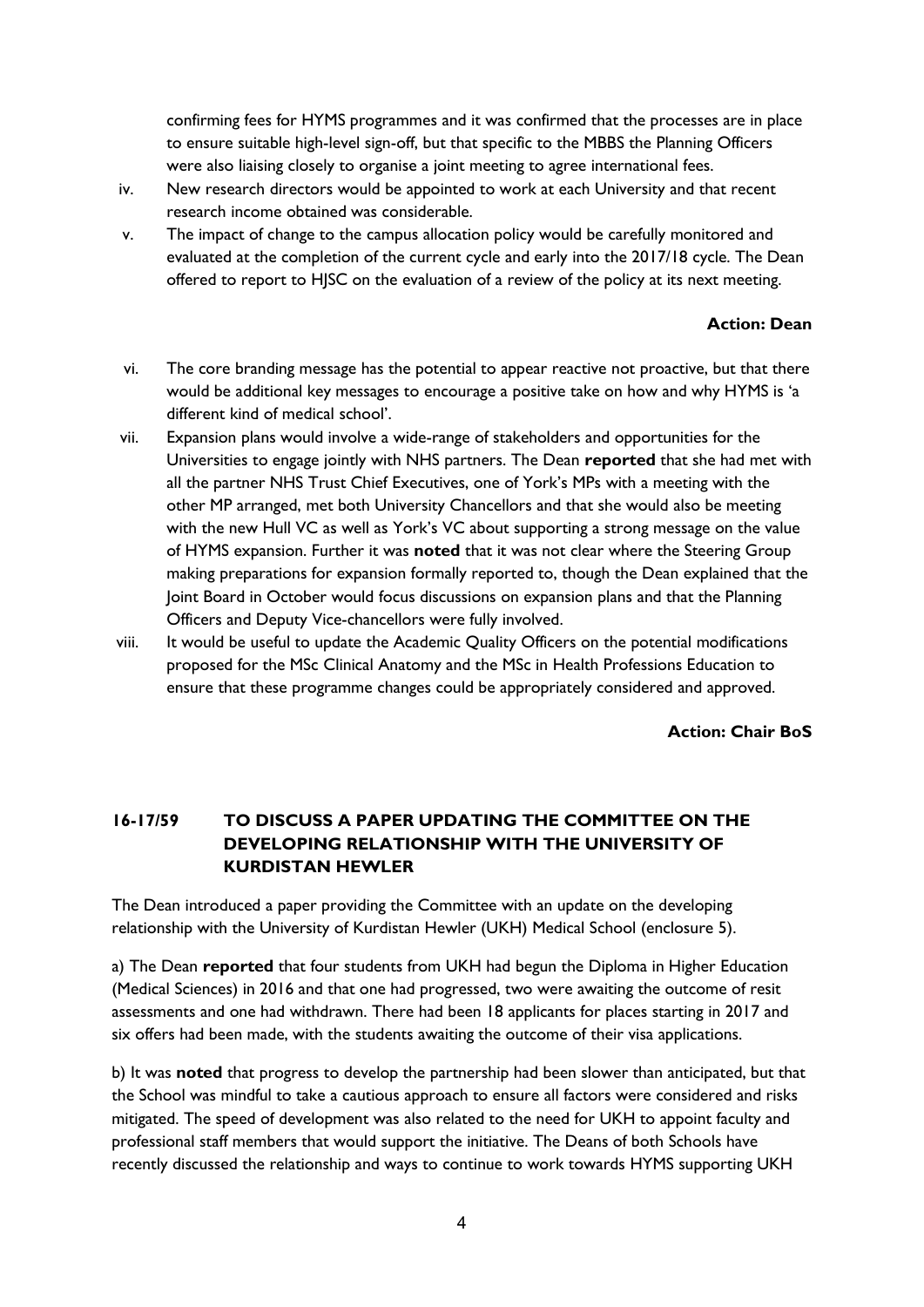faculty and curriculum development. Work has also been undertaken supported by York's International Office to develop a partnership agreement which would be entered into at such time as the circumstances are right to consolidate initial activities.

c) The Committee **discussed** the School's desire to provide progression opportunities for the Diploma in HE students to Bachelor's level by initially enabling students to stay on for a third year to complete a BSc in Medical Science utilising the existing intercalated degrees. In due course it is hoped that some form of collaborative delivery can be approved whereby students would complete the Diploma in HYMS and the third year in UKH to obtain a BSc in Medical Science. This would require careful consideration of the type of collaborative relationship to enter and this was not yet clear. It was **reported** that the Quality Officer at York had already offered an initial view on the approval for a 'top-up' year and suggested that this should be proposed early in the new academic year to allow time for students wishing to progress to apply.

d) Part of the developing relationship is intended to be an MSc in Clinical Research Methods. This programme is in the early stages of development at York and agreement is needed as to whether this will be within HYMS or the Department of Health Sciences at York, what its delivery model will be and whether it will be part of the new collaborative relationship with an external commercial partner for distance learning provision at York.

e) The School proposed that before the relationship with UKH can be deepened it would be prudent to take a further intake of the Diploma in HE students and to review that initiative and the consolidation of the UKH faculty to assess the merits of a more comprehensive partnership. Further, it was **noted** that the Associate Dean for International was leading a working group to monitor and progress the relationship, and that decisions would also need taking to agree a process for the consideration and approval of collaborative provision involving HYMS. The Chair and Deputy Chair would discuss this as part of their handover with the intention of asking the Joint Board to discuss the matter.

#### **Action: Chair and Deputy Chair**

## **16-17/60 TO APPROVE THE** *REVISED REGULATIONS FOR MASTER OF SCIENCE (MSC) BY THESIS*

The Committee **considered** revised *Regulations for Master of Science (MSc) by Thesis* degrees (enclosure 6). The Chair of the Postgraduate Programmes Board introduced the proposal, explaining that the regulations governing the award of MSc by Thesis have not been reviewed in detail since 2014 and that since that time, there have been a number of sector-wide changes to how higher degrees are managed. Notably, there is an acceptance that formal review of progress is required and on this basis, the regulations have been extensively reworked. Further, that the proposed regulations have been aligned closely to those of the University of Hull, although with careful consideration of regulations at York. The rationale being that the majority of MSc by Thesis students are Hull-based.

The Chair of the Postgraduate Programmes Board outlined the following substantial changes:

 The introduction of reference to formal progression points during the one year programme which had been left deliberately open pending confirmation of the process for assessing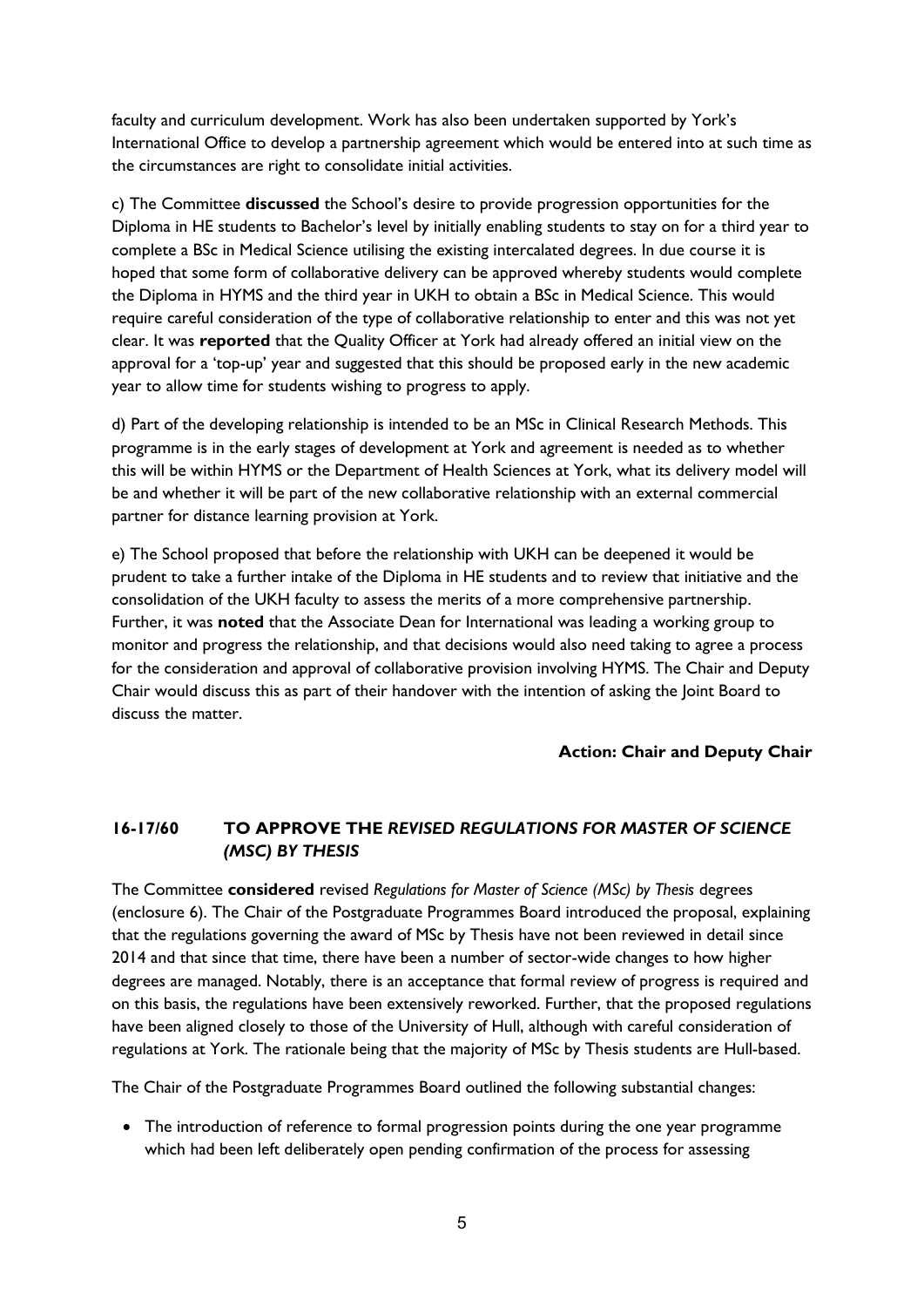progression (to be included in the Code of Practice on Research Degrees to be considered by HJSC at its next meeting);

- The inclusion of the need to demonstrate completion of satisfactory and appropriate training in Research Integrity;
- Inclusion of a section enabling HYMS to reserve the right to initiate a Leave of Absence in cases of risk;
- Inclusion of a section on Academic and Professional Discipline;
- Inclusion of a section enabling HYMS to reserve the right to rescind revoke or deprive award of academic qualifications.

During its discussion of the proposal the Committee **noted** that:

- A number of minor suggested amendments to correct typographical errors and to clarify ambiguous points had been identified which the Secretary could forward to the Chair of the PG Programmes Board for incorporation into the final draft;
- The right to revoke awards rested with the HJSC on the recommendation of the Board of Studies and this should be clear in the regulations;
- Appropriate reference should be made to University Fitness to Study policies which both universities have in place;
- Section 2.3 should be amended to clarify that 300 hours of '*teaching-related activity*' should be referred to and that consideration should be given to the number of hours of such activity it was appropriate to consider for both full- and part-time study;
- The right of students to appeal the termination of their studies in accordance with the *Code of Practice on Academic and Fitness to Practise Appeals* should be included in appropriate sections, for example section 14;
- That section 7 on Leave of Absence should include reference to international students being directed to the appropriate advisors within the Universities on immigration and visa rules when considering applying for Leave of Absence;
- That the Regulations make suitable reference to the role the GSA, YUSU and HUU can play in supporting postgraduate research students.

The Committee noted the considerable work undertaken in preparing the revision to the Regulations and **approved** them subject to incorporation of the suggested revisions and final sign off by the Chair of HJSC.

## **Action: Chair BoS**

# **16-17/61 TO APPROVE THE REVISED** *REGULATIONS FOR MPHIL AND PHD BY THESIS*

The Committee **considered** revised *Regulations for MPhil and PhD by Thesis* degrees (enclosure 7). The Chair of the Postgraduate Programmes Board introduced the proposal, explaining that the Regulations have not been reviewed in detail since 2014. Since that time, there have been a number of sector-wide changes in how higher degrees are managed. Notably, there is an acceptance that formal review of progress is required for higher degrees. Furthermore, the existing PhD regulations lack provision for 4-year PhD routes which are becoming available through a number of external funders. Therefore, the regulations have undergone extensive reworking, aligned closely to the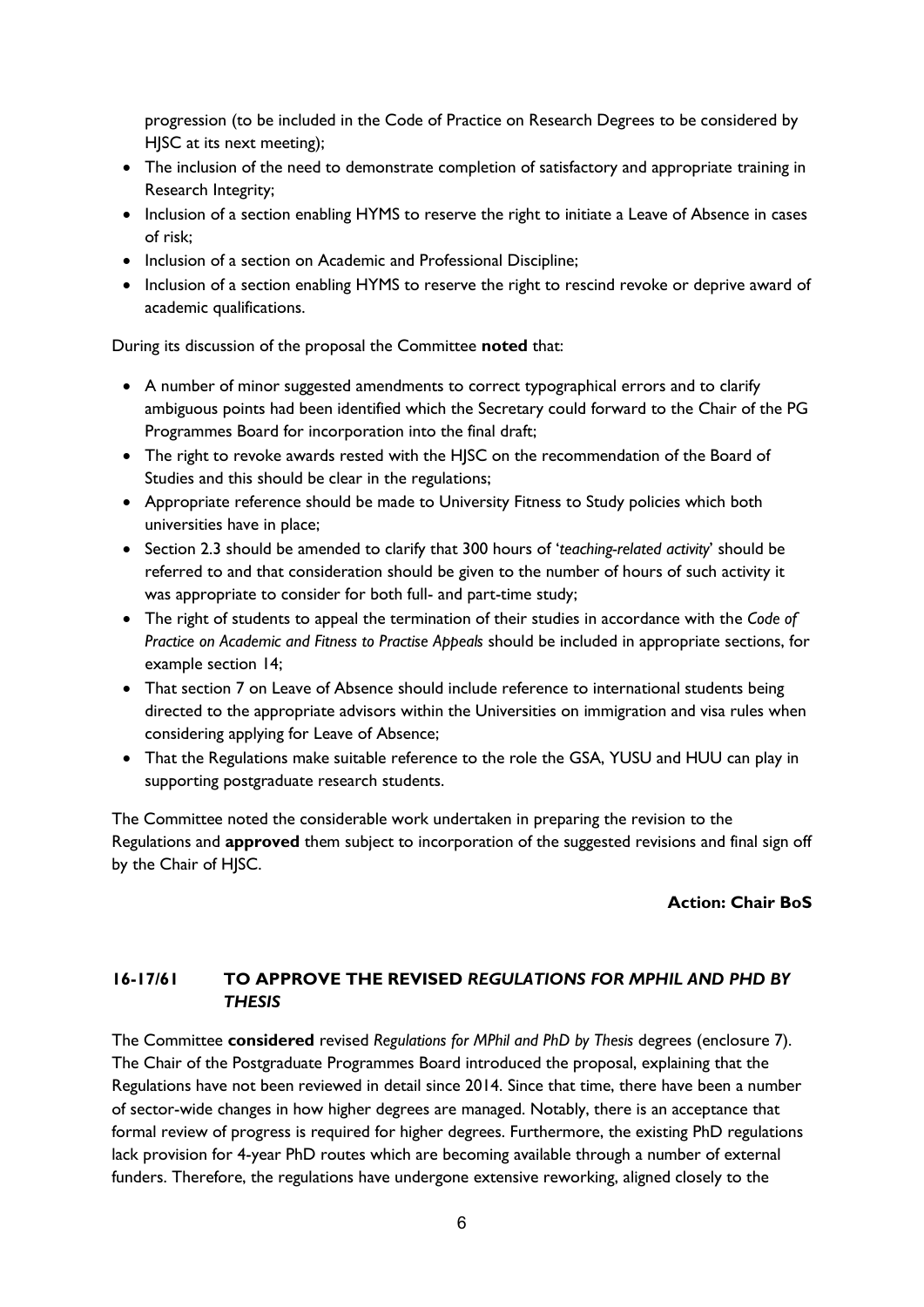regulations of the University of Hull, where most research students are based, although with careful consideration of York's regulations.

The Chair of the Postgraduate Programmes Board outlined the following particularly substantial changes:

 Opportunity for four year PhD programmes which requires the creation of new route codes, as these are separate programmes with substantive differences to standard PhDs and would grant the student the title *PhD in Medical Sciences/Human Sciences (4 year route)*. The route codes needed would be for:

> *PhD Medical Sciences (4 year route) – York PhD Human Sciences (4 year route) – York PhD Medical Sciences (4 year route) – Hull PhD Human Sciences (4 year route) – Hull*

- Changes to the Thesis Advisory Panel process to include a formal review of progress at the anniversaries of registration, with the option to transfer students to different programmes or to terminate studies on the basis of unsatisfactory progress.
- Inclusion of the need to demonstrate completion of satisfactory and appropriate Research Integrity training.
- Inclusion of a section enabling HYMS to initiate a Leave of Absence in cases of risk.
- Inclusion of a section on Academic and Professional Discipline.
- Inclusion of a section enabling HYMS to reserve the right to rescind revoke or deprive award of academic qualifications.

During its discussion of the proposal the Committee **noted** that:

- The detail of the implementation of a number of points (for example, TAPs) would be included in the Code of Practice to be tabled at the next HJSC meeting;
- A number of minor suggested amendments to correct typographical errors and to clarify ambiguous points had been identified which the Secretary could forward to the Chair of the PG Programmes Board for incorporation into the final draft;
- The right to revoke awards rested with the HJSC on the recommendation of the Board of Studies and this should be clear in the regulations;
- Appropriate reference should be made to University Fitness to Study policies which both universities have in place;
- Section 2.4 should be amended to clarify that 300 hours of '*teaching-related activity*' should be referred to and that consideration should be given to the number of hours of teaching-related activity it was appropriate to consider for both full- and part-time study;
- The right of students to appeal the termination of their studies in accordance with the *Code of Practice on Academic and Fitness to Practise Appeals* should be included in appropriate sections, for example section 20;
- That section 9 on Leave of Absence should include reference to international students being directed to the appropriate advisors within the Universities on immigration and visa rules when considering applying for Leave of Absence;
- That the Regulations make suitable reference to the role the GSA, YUSU and HUU can play in supporting postgraduate research students;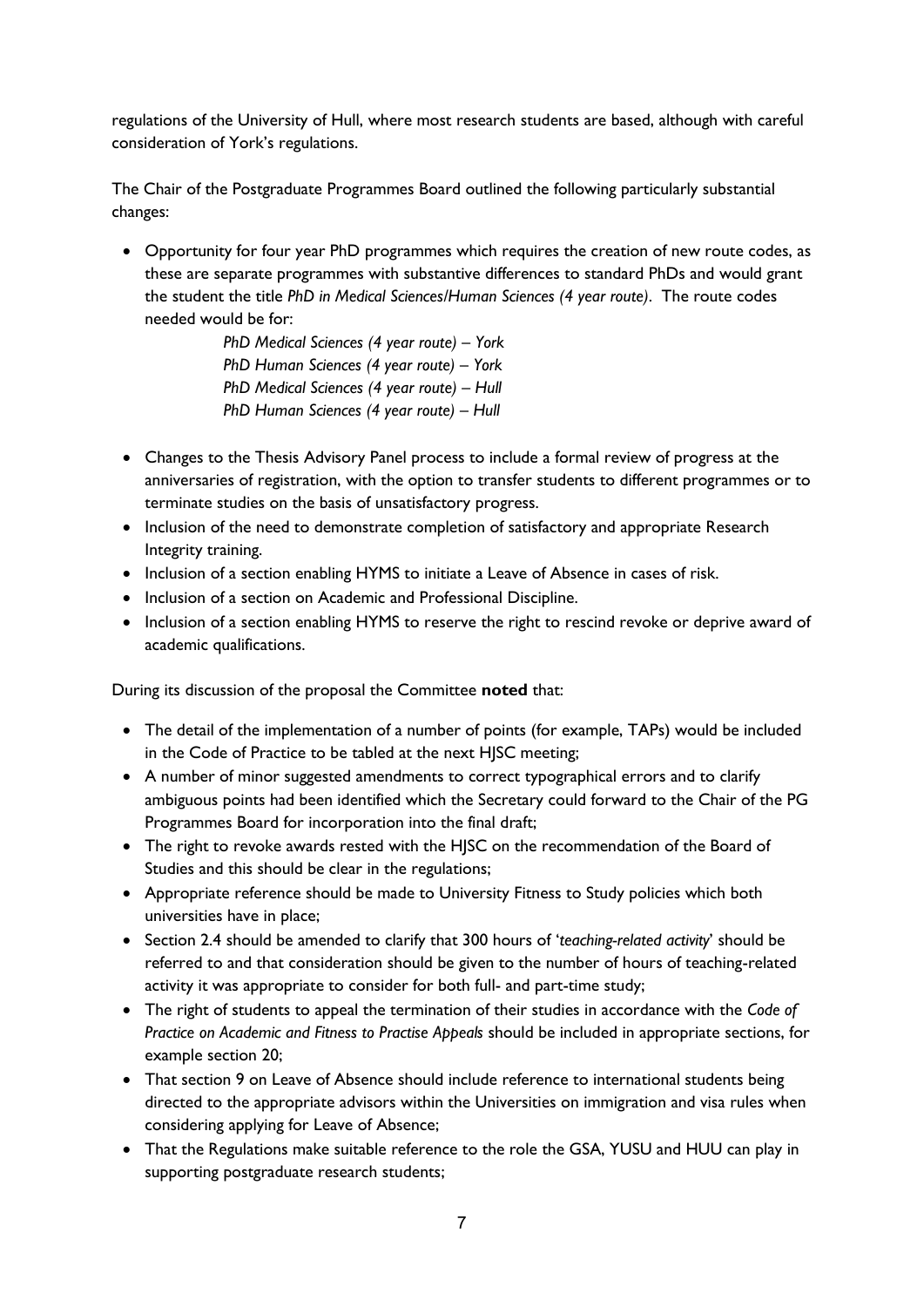- That the word limit for the thesis had been changed after the Board of Studies approved the Regulations and that this now needed clarifying, with an additional check that it is clear in the agreed version what is included and excluded from the word limit;
- The Committee was being asked to approve new programmes outside the usual process for such actions which it **agreed** to do on the basis that the Regulations would be followed by programme documentation that detailed the four year PhDs to demonstrate their substantive difference from the existing PhDs, and that;
- The York Planning Officer had advised that the School should submit to Planning Committee a form for Planning Committee to note that the four year programmes are being introduced;

## **Action: Chair BoS**

 Efforts had been made at York to make clear in regulations and other communications to students that referral on examination where corrections were requested did not amount to, and should not be referred to as, failure in the examinations and that it would be helpful if HYMS could replicate this action.

The Committee **noted** the considerable work undertaken in preparing the revision to the Regulations and **approved** them subject to incorporation of the suggested revisions and final sign off by the Chair of HJSC.

### **Action: Chair BoS**

## **16-17/62 TO APPROVE THE PROPOSED** *HYMS POLICY ON MEDICAL STUDENTS AS RESEARCH SUBJECTS AND MEDICAL STUDENTS UNDERTAKING RESEARCH* **AS A REPLACEMENT FOR THE HYMS POLICY ON STUDENT PARTICIPATION IN RESEARCH**

The Committee **considered** a new *Policy on Medical Students as Research Subjects and Medical Students Undertaking Research* (enclosure 8) to replace the current *Policy on Student Participation in Research* which now required updating to ensure it met the current needs to safeguard students.

The Policy would cover requests by others to use medical students as research students and medical students wishing to undertake research. It would clarify for the latter when HYMS has a duty of care for students involved in research during their period of registration and when during vacation periods they would be covered by an employer or other body.

During the discussion it was **noted** that the policy might be better composed to cover all students in HYMS that might be asked to participate in research, which would also require a change of title. The Chair BoS informed the Committee that the role of students as researchers was explicitly intended to cover Medical (MBBS) students as their programme does not have a research element through which other programmes cover the issues arising when undertaking research.

The Committee **approved** the policy subject to consideration of its feedback and revision by the Board of Studies. The revised policy to be signed-off by HJSC Chair's Action.

### **Action: Chair BoS**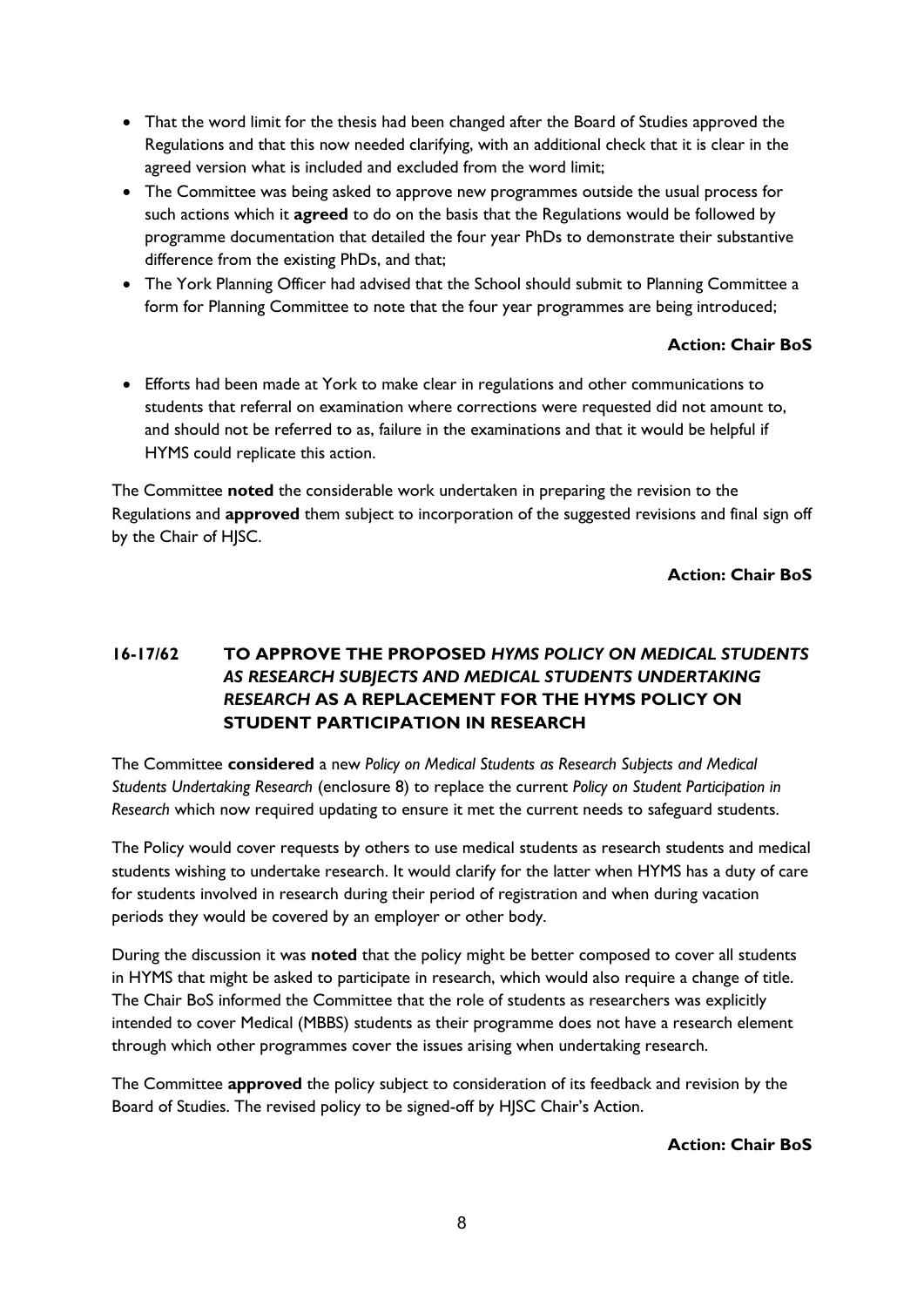## **16-17/63 TO APPROVE THE REVISED** *POLICY ON HONORARY TITLES* **AND ACCOMPANYING PRO FORMA RECOMMENDATION FROM THE DEAN OF HYMS FOR THE CONFIRMATION OF HONORARY PROFESSOR**

The Committee **considered** a revised *Policy on Honorary Titles* and accompanying pro forma for applications for Honorary Professorships (enclosure 9). The Dean introduced the proposal explaining that there was a need to simplify and clarify both the hierarchies for honorary appointments and the application process. This was within a wider national context of medical schools' concerns that current procedures can be cumbersome, particularly when Schools rely on a large number of honorary appointments to support teaching. It was **noted** that HYMS had undertaken a scoping exercise of practice at other medical schools as part of the preparatory work.

The Committee **noted** that:

- the new policy would only cover honorary titles and not also visiting titles;
- it would retain the division of approval decisions by the Dean for sub-professorial appointments and the Chair HJSC for honorary professorships;
- an annual review of honorary role-holders would now take place;
- the titles to be used for honorary titles replicated sector practice and would not be regarded as comparable in status to full academic posts.

The Committee **approved** the proposal and in doing so suggested that the Dean clarifies how visiting titles would be considered, as these were included in the previous policy though they are not part of the HJSC terms of reference.

#### **Action: Dean**

## **16-17/64 TO APPROVE THE REVISED** *CRITERIA FOR DEGREE OF MBBS WITH HONOURS FROM 2017-18* **(SCHEME D), FOLLOWING REVISIONS APPROVED 5 MAY 2017 TO THE CODE OF PRACTICE ON ASSESSMENT AND EXAMINATION FOR MBBS**

The Committee **considered** and **approved** a revision to the *Criteria for the Degree of MBBS with Honours from 2017-18* by the addition of a Scheme D (enclosure 10) which was required on account of changes made to the *Code of Practice on Assessment and Examination* approved at the previous HJSC meeting and to include within the calculation for honours new forms of assessment.

## **16-17/65 TO RECEIVE A COMPREHENSIVE UPDATE ON THE MBBS ACTION PLAN**

The Committee **received** a comprehensive MBBS action plan updated to May 2017 when the plan was presented to the Board of Studies, to review progress made since the previous Annual Programme Review and NSS results. The Committee **noted** the progress made and observed that the imminent release of NSS 2017 results meant the new action planning cycle would shortly begin.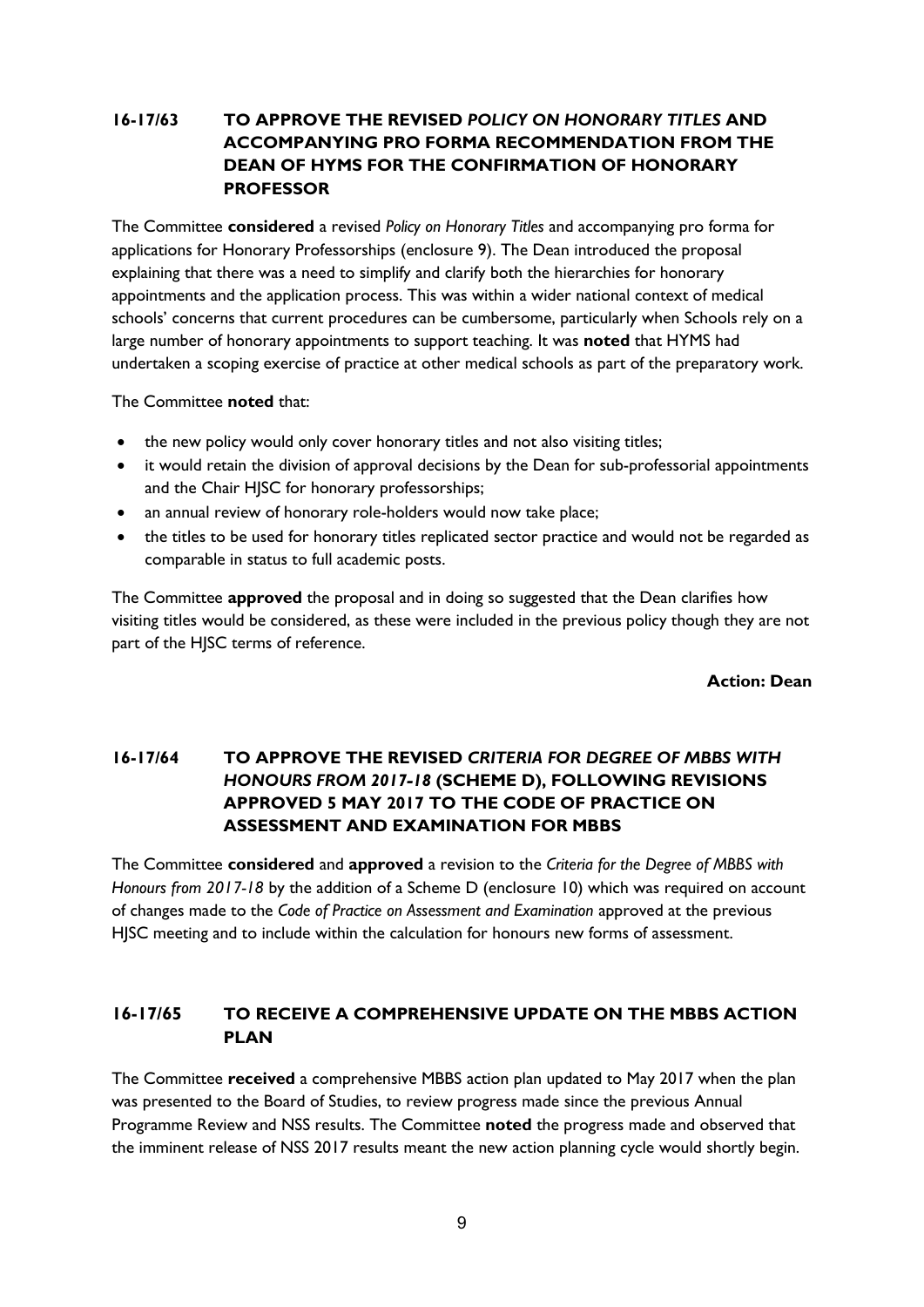## **16-17/66 TO RECEIVE FOR INFORMATION A VERBAL UPDATE ON THE PREPARATION OF NEW MARKETING MATERIALS AND CORPORATE IMAGE**

This item was discussed as part of the Dean's Report (M16-17/58).

### **16-17/67 VALEDICTIONS FOR RETIRING COMMITTEE MEMBERS**

The Chair thanked all members of the Committee for their contributions to HJSC during the last year and in particular those retiring academic and student members, and the Secretary for his support. The Chair reminded the Committee this would be his last as Chair with the Deputy Chair assuming the role from the 1<sup>st</sup> August 2017. A handover would be organised during the summer.

### **16-17/68 DATES OF MEETINGS IN 2017-18**

Dates of meetings for 2017-18

- Thursday 26th October 2017 2pm-4pm
- Wednesday 24th January 2018 10am-12pm
- Wednesday 18th April 2018 2pm-4pm
- Wednesday 25th July 10am-12pm

### **ANNEX A: Attendance**

### **Members**

Professor Alan Speight (Chair, PVC Hull) Professor John Robinson (Deputy Chair, PVC York) – left during the item M16-17/44 Professor Una Macleod (Dean, HYMS) Dr Sam Cobb (Chair Board of Studies, HYMS) Dr Jacquie White (Hull Senate representative) Professor Martin Chalkley (York Senate representative) Dr Rasha Ibrahim (Graduate Students' Association)\* Professor Gillian Greenway (Hull Senate representative) Professor Graham Scott (Hull Learning, Teaching and Assessment Committee representative) Dr Penny Spikins (York Senate representative) Dr Roger Sturmey (Chair of Postgraduate Programmes Board, HYMS) Mr Salman Anwar (Education Officer, HUU)

### **In attendance:**

Dr Adrian Lee (Secretary, York) Mrs Alison Pettigrew (Head of Quality and Standards, HYMS) Mr John Busby (Chief Operating Officer, HYMS) Mr Nigel Dandy (Head of Academic Support Office, York) Professor Julie Jomeen (Dean of Faculty of Health Sciences, Hull)